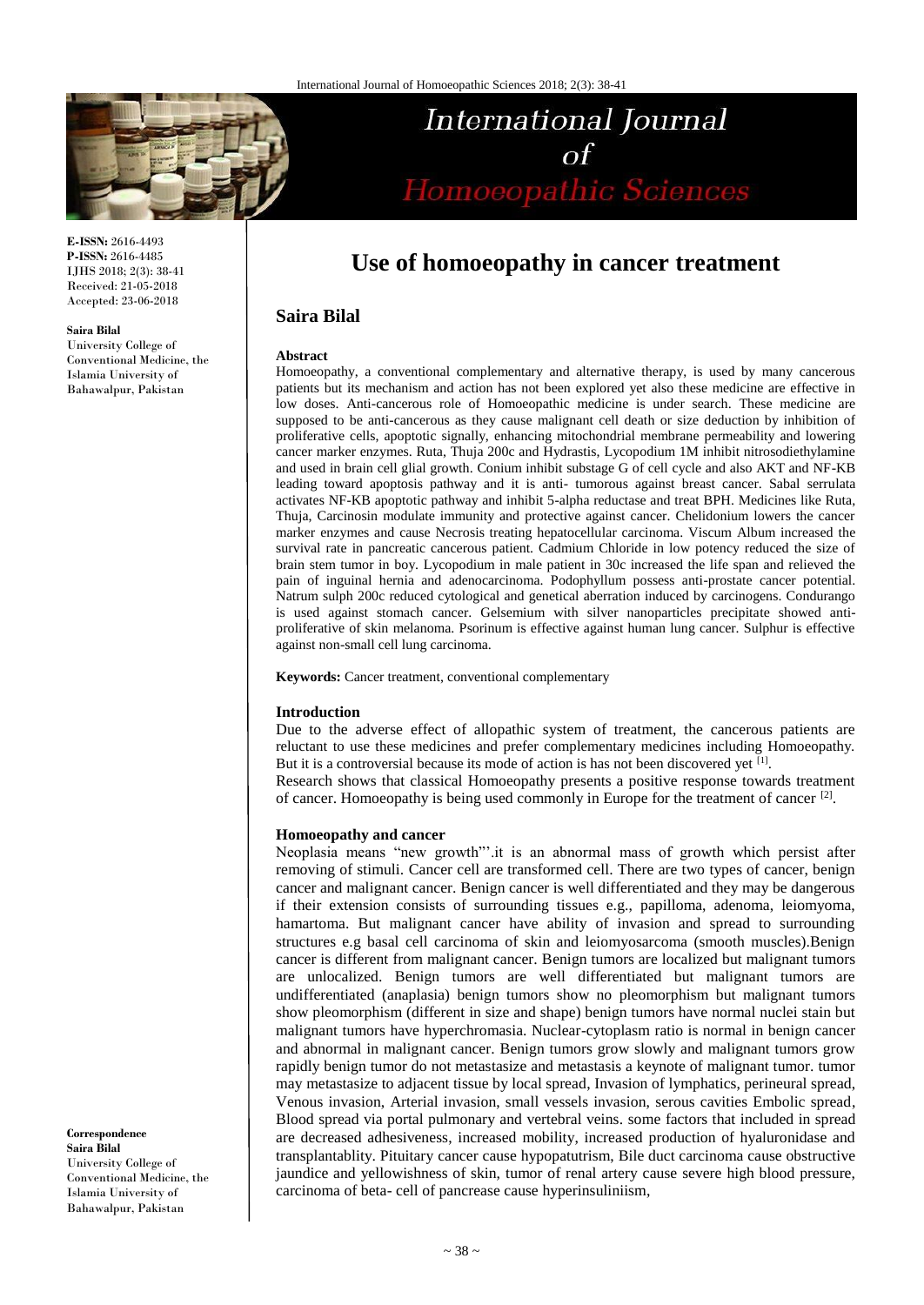cancer of gastrointestinal tract cause ulcer and bleeding, reduced fat cells, loss of appetite, due to inhibition of appetite center and low level of hemoglobin due to cancer, and also cause nerves and muscles symptoms means Myasthenia Gravis<sup>[3]</sup>.

Homoeopathy, a complementary system of treatment is gaining popularity in treating cancer such as Thuja, Hydrastis, Lycopodium, Conium, Phytolacca, Sabal in the treatment of hepatocellular carcinoma prostate cancer, Breast cancer, skin and pancreatic cancer. These medicines inhibit cell multiplication, genetic changes and induce apoptotic pathway reactive oxygen species. calcium accumulation in cell by open pores of mitochondria, however the exact mechanism is yet not known. Researches are being done to understand the mechanism and to know the anti-carcinogenesis of medicines. Apart treating cancer. these medicine like belladonna and Traumeel. S are used in adjuvant therapy to minimize or sooth the side effect of chemotherapy like skin inflammation, rashes and stomatitis etc.

The aim of this article is to show that Homoeopathy have effective role in cancer. Homoeopathic medicine in cancer have been found in animal proving by inhibition of tumor growth. However, a research program should need to setup to determine the effective role of Homoeopathic medicine against cancer on some medicine the work is proven clinically and experimentally but there is a wide range of medicine on which data has not proven [4]. A few medicines are given below which when proved on human beings while proving materia medica gave the sign and symptoms related to Cancer. These medicine should be considered anticancerous and a wide research program should be establish to know in which potency they are effective against cancer spread or to inhibit the growth Calc. flour for breast cancer with hard and stony lumps.

Lapis albus for Scirrhus and uterus malignancies with burning where oozing of fluid is black and putrid. Silicea can be used as addjuvent to reduce cancer pain and also sarcoma with yellow and offensive discharge. Hecla lava is a bone cancerous remedy. Bryta Carb for scattered lipomas. Bryta Iodium can cure ovarian cancer and mammae cancer with tuberculosis tinge.

Plumbum Iodium in mastitis and induration of breast.

Bromine is a remedy for mammae cancer.

Phosphorus is used for cancer with bleeding tendency.

Iodine can be used for Uterus Cancers.

Cicuta virosa for epithelial cancer.

Kali Sulph for Facial epithelial cancer.

Cedron can be used to reduce the lancinating pains of cancer There are also many more remedies which are anticancerous or have anti-cancerous potential e.g Carbolic acid, Carbo animalis, Carbo veg, and Cuprum aceticum, Arsenicum, Phytolacca, Condurango and Conium etc.

In university of Vienna, Homoeopathy was used additionally in treatment of cancer which to investigate the survival time in cancerous patient also with disease prognosis. The survival time was extended but prognosis was life-threatening. This experiment was done on limited sample.

Homoeopathic medicines in low doses (high potency) are effective against carcinogenesis<sup>[2]</sup>.

### **Homoeopathic Medicines in Treatment of cancer**

Thuja, Lycopodium, Hydrastis, Ruta, Chelidonium, Sabal

serrulata, Conium, Phytolacca decandra, Kali carb, Ferrum phos, Condrango, Traumeeel. S, Cadmium chloride, Viscum album

Homoeopathic medicines in high dilutions (ultra-low dose) are effective in treatment of cancer.

## **Researched Homoeopathic Anti-Cancerous Medicines**

(1) Ruta 200c, Hydrastis 200c, Lycopodium 1M, Thuja 1M The anticancerous effect of these medicines was proved in a mice in which cancer was induced by injecting MAT-LyLu prostate cancer cells

The result showed that, Ruta 200c and Thuja 1M inhibited the nitro sodiethylamine (NDEA) a hepatocarcinogenesis in Ehrlich Ascites Carcinoma (EAC). Hydrastis 200c and Lycopodium 1M also inhibited NDEA in Dalton's lymphoma Ascites (DLA).In Brain cancer Ruta 6 inhibited glioma growth.

According to anti-cancerous activity of these drugs there was an increase in the life span of tumor bearing mice.

Ruta 200 and Hydrastis 200c increased the lifespan in EAC and DLA approximately about 49.7% and 69.4% respectively.

Ruta 200 and Hydrastis 200c reduced the size of Tumor bearing mice by 95.6% and 95.8% respectively.

There was decrease in cancer proliferation marker gamma- $GT$  in serum  $^{[5]}$ .

#### **Anti-cancerous effects of Homoeopathic-Remedies in induced carcinogenesis.**

Ruta, hydrastis, Thuja, Lycopodium in high potencies lowered the cancer marker enzymes such as gamma-GT, Gamma-PT, gamma-OAT and alkaline phosphatase in serum which were increased by NDEA causing hepatocellular carcinoma and 3-Methycholanthrene causing sarcoma in mice. And this research revealed that Homoeopathic medicines in high potencies or in low dosage can inhibit cancers induced by carcinogens [6].

(3) Is Ruta graveolens is anti-cancerous or Genotoxic (similum concept)

Ruta is used in various diseases like GIT troubles, hysteria, menstrual ailments, toothaches, remove worms, eyeache after fine work injuries and also possess anticancerous activity

Rutin and quercetin are clastogenic and genotoxic. In high dilution Ruta 6 with calcium phosphate inducess signals of apoptosis in transplanted DLA cell and useful in glial cell lymphoma OR intracranial cancer<sup>[7]</sup>.

Triterpenoid isolated from ethanolic phytolacca decandrial extract to study its anti-carcinogenic activity against human non- small cell lung carcinoma A549 and it was studied that phytolacca decandra performed mitrochondrial dysfunction mediated apoptosis it brought apoptotic changes like in the measurement of intra-cellular calcium content, decreased in the level of adenotriphosphate which induce mitrochondrial dependent apoptosis pathway in the human lung adenocarcinoma A549<sup>[8]</sup>.

Conium maculate in Homoeopathy is being used traditionally for cervix carcinoma and breast cancer. its anticancer effect was studied *in vitro* in Hela cell. Conium caused accumulation of mucous membrane potential and reactive oxygen species and reduced colony formation and cell proliferation inhibiting sub-stage G of cell cycle. Phosphytidyl serin cytochrome C and caspase 3 activation and inhibition of AKT and NFKB lead toward apoptosis and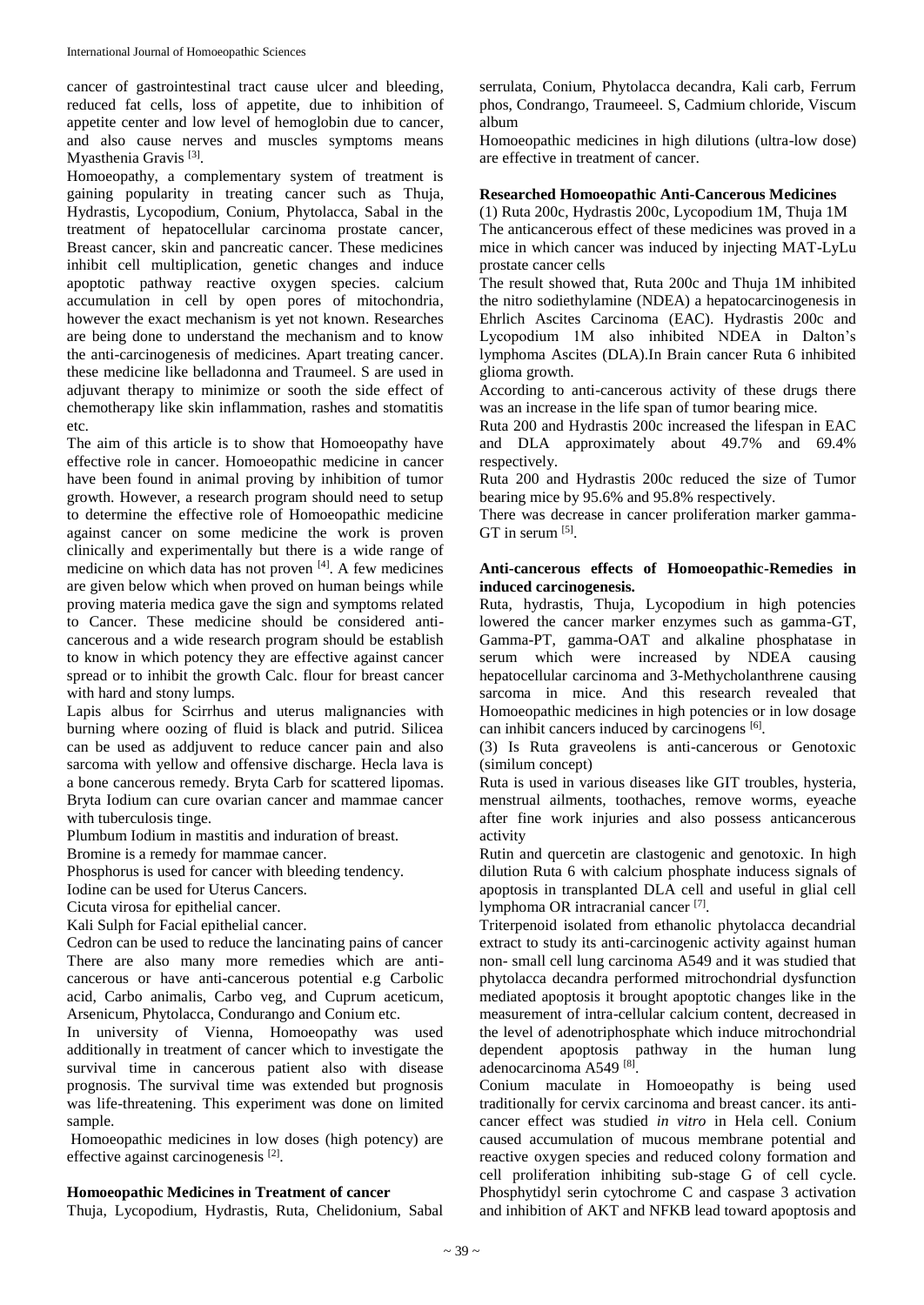cell proliferation. Inhibition showing its anti-cancerous activity.

Anti-cancer patient often undergo chemotherapy and radiotherapy. Stomatitis is common consequence of chemotherapy of which there is little limiting treatment. Homoeopathic medicine has found efficacy against stomatitis. Comparative study was done for the efficacy of Traumeel S between two groups. One taking placebo and taking Traumeel S after chemotherpy and transplantation of bone marrow. Drug was given for minimum 14 days. The drug continued to be administered for minimum 14 days or after 2 days after the vanishing of sign of stomatitis. Out of 15 patient taking Traumeel S 5 patient dis not developed the sings of stomatitis. Stomatitis aggravated in 7 patient only in taking Traumeel S, while in other group out of 15 patient taking placebo stomatitis was not developed in only 1 patient and it was worsen in 14 patient. So, Traumeel S not having any anti-cancerous potential but being used in the management of stomatitis produced by chemotherapy <sup>[9]</sup>.

The second leading cancer in male is prostate cancer. Homoeopathic medicine Sabal Serrulata is gaining popularity for prostate cancer. Permixion a lipidosterolic extract of sabal is being used to treat symptoms of Benign Prostate Hyperplasia. It treats BPH by activating the permeability of transition pore of mitochondria, NF-KB apoptotic pathway and inhibition of 5-Alpha Reductase inflammatory related genes. Insufficient research hinders to prove that sabal serrulata is right medicine for prostate cancer. Thuja along with Conium and sabal in combination can assure more effective treatment against BPH [10].

Homoeopathic medicines modulate the immunity making them resistance against cancer. The medicine studies for immune stimulation are Thuja occidentalis, Carcinosinum, Ruta graveolens. These medicines enhance immunity by increasing white blood cell count by haemopoetic activation. Thuja 1M, 200c, Carcinosinum 1M, Ruta at 1M potencies Showed maximal WBC'S count but the 30C potency did not increased the count. These medicines also enhance antibody level, modulate antibody producing cells, and increase the weight of lymphoid organ by proliferation of lymphoid cells. All these changes Stimulate and modulate immunity making immunity stronger and protecting against cancer [11] .

Chelidonium majus in 30c and 200c potency is effective against hepatocellular carcinoma. The anti-cancerous activity against hepatocellular carcinoma was studied by inducing hepatocellular toxicity either P-diethylazobenzene (P-DAB) or Phenobarbital (PB) or by both

.By hepatocellular toxicity the levels of alanine aminotransferase (ALT), Aspartate amino transferase (AST), gamm glutamyl Transpeptidase (GGT), Lactate Dehydrogenase (LDH) were increased and G6-PD and HDL were lowered. The release of AST induced hepatocellular injury or necrosis and ALT from cytosol was secondary cause of injury. By administration of chelidonium 200c and 30c the level of these was reversed. AST, ALT, GGT, LDH were decreased. G6-PD and HDL were increased. It suggested that chelidonium is used in liver ailment treatment and also in liver cancer or as adjuvant therapy  $[12]$ . In a research 220 patient of metastastic pancreatic cancer were administered by viscum album extract sub-cutaneous 3 time weekly. Those who took this therapy needed no more anti-cancerous therapy. In those patient brain metastasis was not observed. The patient in which viscum album was taken

as anti-cancerous remedy. The survival rate was increased by 4.8 month and patient who took no treatment the survival rate was  $2.7$  month  $^{[13]}$ .

Homoeopathic medicine in low potency are effective against cancerous cell while, to high potency cancerous cell are unresponsive. In toxic cells cadmium chloride high potency was used to treat the primary Lymphocytes and the study was also done with low potency. The treatment was more significant with low doses than high doses  $[14]$ .

64 male patient age of 64 complaints about bloody stool aggravated at night after eating and drinking. Distended abdomen with flatulence aggravated after eating and drinking and ameliorated after passing stool. Edema of lower extremities since 2 years aggravated by sitting and standing. He has also history of inguinal hernia. Patient was hot desire sweet and aversion from spicy food. Hurriedness was marked X-rays showed a neoplasm of 10cm at anal margin diagnosed moderate differentiated adenocarcinoma was diagnosed metastasis was seen to liver and lymph node. Lycopodium 30c three time daily was prescribed for 4 days Ruta-MT 5 drops for rectal bleeding. rectal bleeding was better by flatulence, oedema, and tenderness of iliac fossa. Stoppage of stool during 4to 6 days was seen during follow up. Lycopodium 30c was continued with un-medicated lactose three times a days about one month later patient come with these symptoms recurrent rectal bleeding, oedema, flatulence. Lycopodium 30c 2times a day for 2 weeks was prescribed. The patient state remain stable for about one and half month. Lycopodium was continued after every 3rd day. About 7 month later came with complaints of loose stool pain in abdomen, left inguinal fossa with tenderness. Lycopodium in LM was prescribed. The case was followed up with Thuja and Lycopodium in1M potency. The patient came 5 month later with these symptoms rectal bleeding, no appetite, edema, 1thirst for warm water.Arsenic30c was prescribed. patient in 24-1-99 with severe weakness, loose bloody stool, died at night [15].

Podophyllum constituent DPPT (deoxypodophyllotoxin) possess anti- cancerous potential. On human *in vitro* its efficacy is against prostate cancer.It induces anti-cancerous activity by apoptosis. DPPT decrease cell multiplication and activate caspase-3 which induces cell death also reduce. phosphorylated AKt and p53/3 cell, x protein, Bax, pathway of apoptosis mediated by caspase. To determine the antitumor effect of prostate cancer DU-145 cells were toxified with DPPT and cell multiplication was noticed. The same cell proliferation was inhibited by DPPT [16].

P-DAB was induced in mice to determine the anticarcinogenicity of Natrum-sulph which induce cytological changes such as chromosomal aberration mitotic activity and also chemical changes and reduced AST, LPO, GSH carcinogenic changes. These changes were reduced by Natrum Sulphuricum. Natrum sulph 200 showed effective potential to reduce cancer as compared to natrum sulph 30 [17] .

Condurango also have been find effective in reducing size. Condurango Extract cause apoptosis and cytotoxicity by reactive oxygen species and tumor necrosis factor receptor and also reduced activated B- cells NF-KB and render weak B-cells lymphoma and activated caspase activity by opening pores of membrane of mitochondria<sup>[18]</sup>.

The silver nanoparticles precipitated extract of Gelsemium possess anti-proliferative activity against skin melanoma and anti-bacterial activity against E. coli G2/M in A375 cell [19].